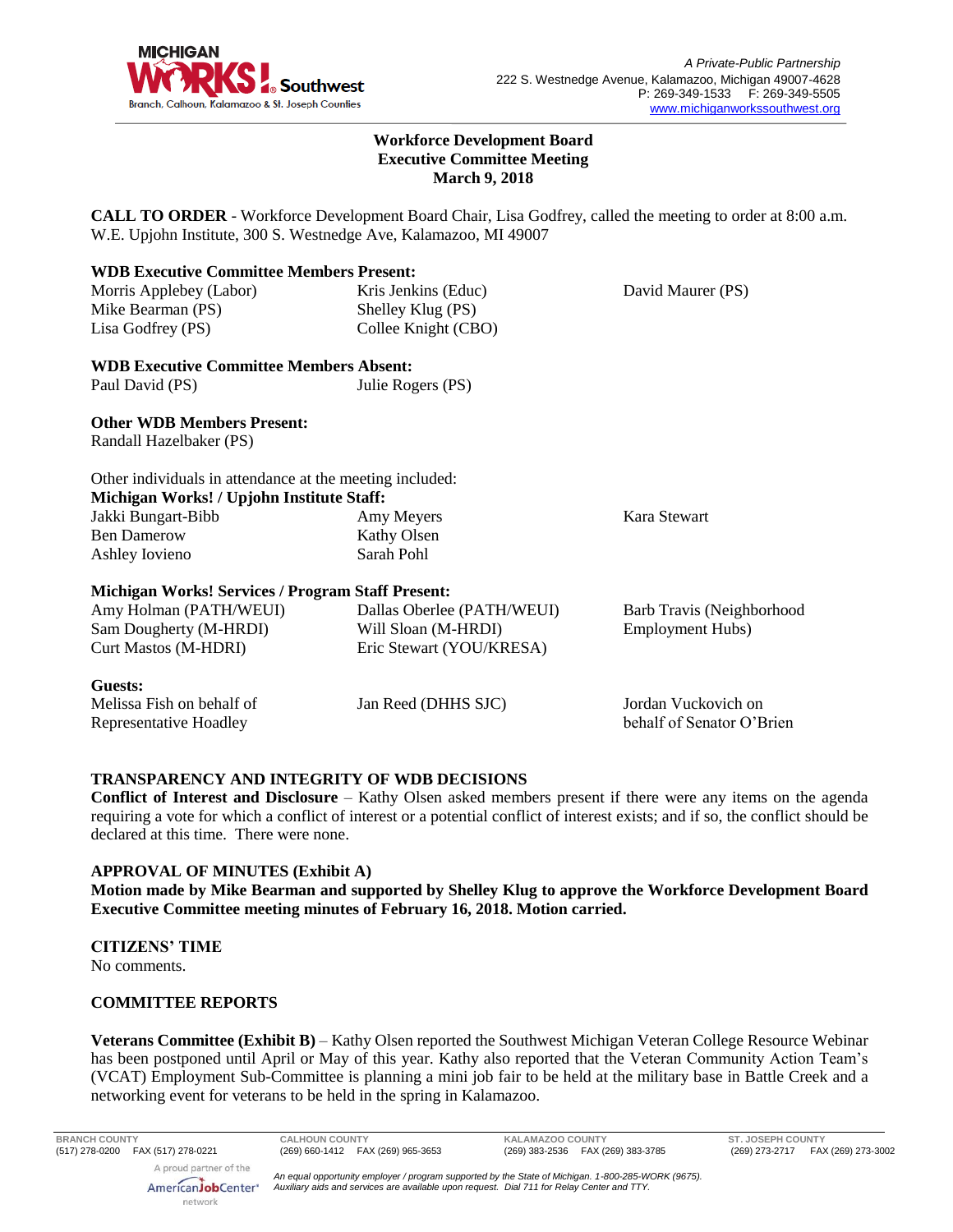### **NEW BUSINESS**

**Career & Educational Advisory Council – Metrics, Membership, Chair, By Laws, and 2018 Schedule (Exhibits C1-C4)** – Amy Meyers reported the existing Talent District Career Council (TDCC) is in the process of transitioning into Career and Educational Advisory Councils (CEAC) which will align with Michigan Works! Areas. As with the TDCC, this group will continue to work to bring education and business together, and provide feedback and recommendations to the Michigan Works! Southwest Workforce Development Board. Certification of all CEACs is required by April 1, 2018, with certification being renewed biannually. The membership roster, chair, bylaws and the 2018 schedule were reviewed. Appointments to the CEAC were staggered with expirations in June 2020 and June 2021. The CEAC bylaws are the same as the former TDCC bylaws with minor updates to reflect references to the Michigan Works! Southwest area instead of Prosperity Region 8. The CEAC roster included the TDCC members representing organizations within the Michigan Works! Southwest area, plus two new members to fill required positions on the CEAC, which were public school parent and academic educator. Kris Jenkins was recommended to serve as the CEAC Chair. CEAC metrics were also discussed with a goal of establishing 20 registered apprenticeships and promoting 25 career pathway and exploration events listed as the measures. Amy reported the 20-registered apprenticeships do not refer to the number of apprenticeships, but the actual establishment and implementation of registered apprenticeship programs at local employers. Ms. Meyers requested Board consideration and approval of the Career and Educational Advisory Council's metrics, membership roster, chair, bylaws, and 2018 schedule.

**Motion made by Mike Bearman and supported by David Maurer to approve the Career and Educational Advisory Council's metrics, membership roster, Kris Jenkins as chair, bylaws, and 2018 schedule. Motion carried.**

**Rapid Response Allocations for the Customer Relation Management (CRM) PY17 (Exhibit D) –** Amy Meyers requested board consideration and approval for the Customer Relationship Management (CRM) plan with a total allocation of \$4,173 for the Michigan Works! Southwest area. The amount of funding was the same as that which was received for the past two years. The funding is to be used to support existing CRM systems or for the purchase or renewal of software licenses that will aid Michigan Works! in providing business services functions, such as layoff aversion. Locally, the funding is being used for the purchase of Salesforce licenses. Amy reported Salesforce is a CRM platform that provides Michigan Works! staff and community partners the opportunity to share and gather information regarding activities at local employers, such as hiring, layoffs, and expansions.

## **Motion made by Colleen Knight and supported by Mike Bearman to approve the PY17 Rapid Response Allocations for the Customer Relationship Management (CRM) plan. Motion carried.**

**Correspondence – WIOA Appropriations Letter (Exhibit H) –** Ben Damerow reported a letter regarding WIOA Appropriations was drafted to send to the five legislative representatives who serve the Michigan Works! Southwest Area. The letter advocates for fully funding WIOA funding at its authorized levels. Mr. Damerow requested board consideration and approval to send the WIOA appropriations letters on behalf of the Michigan Works! Southwest Workforce Development Board.

### **Motion made by Colleen Knight and supported by Kris Jenkins to approve the WIOA Appropriations Letters.**

After further discussion, members agreed that the first line stating "As a member of the…" should be changed to "On behalf of the…"

# **Amended Motion made by Colleen Knight and supported by Kris Jenkins to approve the WIOA appropriations letters changing "As a member of the…" to "On behalf of the…" Motion carried.**

# **STAFF REPORTS**

**Marketing (Exhibit E1-E5)** – Kathy Olsen reported it is the season for job fairs. A multi-generational job fair was held last night (March 8, 2018) at Homer Schools; the Southwest Michigan Job Fair is taking place on March 14, 2018 at the Kalamazoo Expo Center; the Kalamazoo Career Fair at Kalamazoo Valley Community College is scheduled for March 21, 2018; and the St. Joseph County Job Fair will be held on April 19, 2018 at Glen Oaks Community College. As previously reported, the Veterans College Resource Webinar has been postponed. The exhibit included in the agenda

A proud partner of the AmericanJobCenter<sup>®</sup> network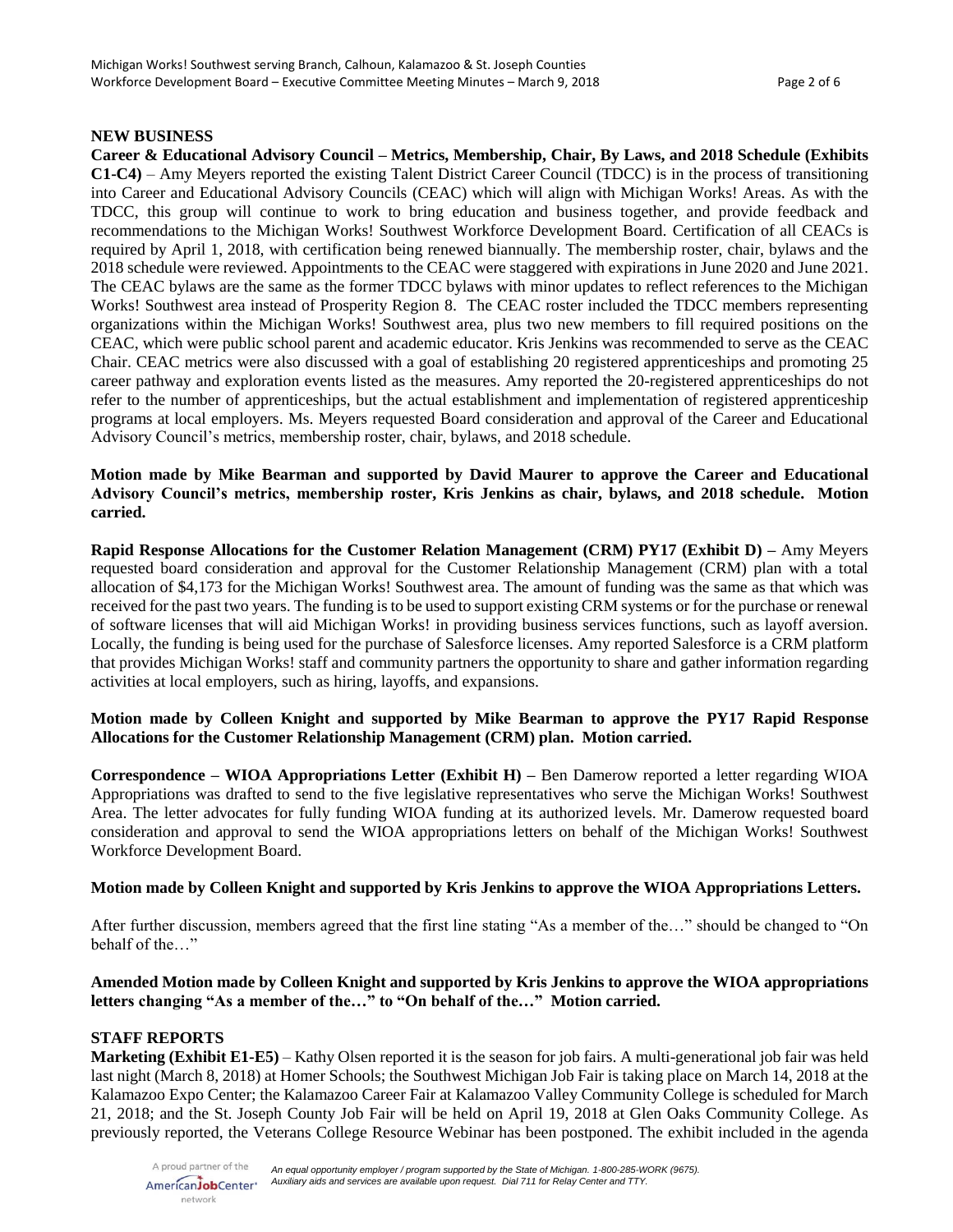packet (Exhibit E1) included information about many upcoming events and she reported new events are posted almost daily on the Michigan Works! Southwest website.

Kathy Olsen highlighted the annual Michigan Works! Association's Impact Awards which took place on February 21, 2018 in Lansing. Clemens Food Group and one of their employees, Rob Rzepka received Impact Awards. She referred members to pages 24-25 of the event program that was distributed at the meeting for a summary of the recognition. Ben Damerow reported Michigan Works! Southwest had great support from our legislative representatives and with staff and legislators, Michigan Works! Southwest had the largest group in attendance at the awards. Kara Stewart from Michigan Works! Southwest and Rey Guzman from the Michigan Talent Investment Agency were also recognized. Additionally, Michigan Works! Southwest was presented with a Proclamation in appreciation of the hard work and contributions they have made to the economic well-being of residents of Southwest Michigan. Mr. Damerow shared that Proclamations typically are given to the employers and employees being recognized; however, Senator Margaret O'Brian and Representative Jon Hoadley chose to honor Michigan Works! Southwest with one as well.

## **Program Operations / Special Initiatives**

*Workforce Innovation Fund (WIF) Training updates –* Dallas Oberlee reported staff working with the Workforce Innovation Fund (WIF) have been busy focusing on trainings that include soft skills, classroom, career pathway, and on-the-job training options. Staff are currently planning for sustainability and may request an extension for the implementation phase of the program. An evaluation of WIF, completed by a third party, was recently received. Ms. Oberlee reported the report contained positive feedback that universally praised the Success Coaches in both the surveys and interviews. Members wishing to read the full report should contact Kathy Olsen for a copy. A career ladder training was held in December at Bronson with more than 20 Bronson employees plus numerous Michigan Works! staff. WIF staff have been exploring additional career pathways trainings to address career pathway employment gaps; one that has been identified is the Medical Assistant position. A refresher course is being explored where current Bronson employees who previously took Medical Assistant Training, and for some reason may not have passed or may not have taken the certification exam, could take a Medical Assistant refresher course and then take the exam.

Dallas Oberlee reported the *Families Forward Demonstration Project* is scheduled to start on March 21, 2018 in Calhoun County. This program is working in partnership with the Office of Child Support and seeks to enroll noncustodial parents into training opportunities that will improve their income.

Ms. Oberlee reported Michigan Works! Southwest staff from all four service centers participated in an *active shooter training* on February 19, 2018. She thanked Kalamazoo RESA for setting up the training and the City of Portage's Public Safety Department for presenting the information.

**Business Services and Skilled Trades Training Fund (STTF) Update (Exhibit F)** – Ashley Iovieno reported she continues to make Business Services calls to employers in Calhoun and Branch Counties. She is finding that there is a lot of interest in *apprenticeship opportunities* and one employer in Calhoun is currently working on getting an apprenticeship, which they already had in place, certified as a registered apprenticeship.

Business Services staff are currently working on modifications to *Skilled Trades Training Fund (STTF)* contracts and some reimbursements have been received for training completed.

Ms. Iovieno reported the *Homer Feed Your Future event* on March 8, 2018 included dinner and was multigenerational, engaging both students and their parents on career opportunities and resources in their area. There were 30 employers on site, over 195 meals were served, and approximately 250 individuals attended. Mike Bearman reported he attended the event and both Ashley Iovieno and Kathy Olsen represented Michigan Works! well. Kathy Olsen reported quite a few of the 7<sup>th</sup> and 8<sup>th</sup> grade students she spoke with were interested in careers in early childhood, agri-science and veterinary science.

Kara Stewart reported the *Career.Life.Expo.* held at the Wings Event Center on February 20, 2018 drew 535 job seekers; 83 employers and over 25 community resources were represented at the event. The resume assistance area was at capacity throughout the day and a lot of positive feedback was received about the entire event, especially the VIP hour for Veterans and individuals with disabilities. In addition to the feedback gathered through the exit surveys at the event, follow-up questionnaires were sent out and more information is expected. As requested at the last Workforce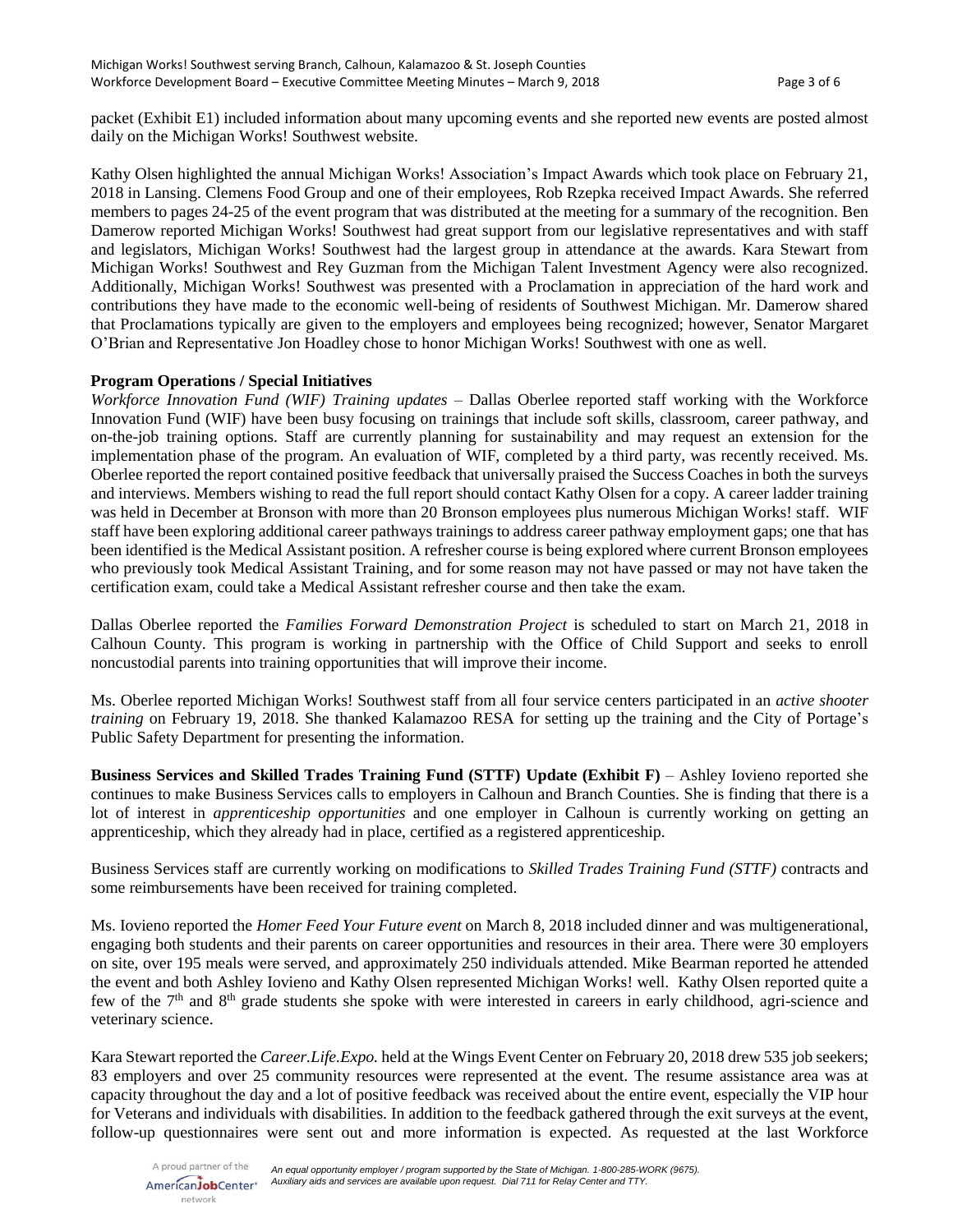Development Board meeting, thank you letters on behalf of the Board, signed by Chair Lisa Godfrey, were drafted for both the United Way of Battle Creek and Kalamazoo Region (UWBCKR) and the Wings Event Center. An event debrief will be taking place later today. Ben Damerow reported the United Way has been holding quarterly events and this was the first one that truly met their vision. Mr. Damerow extended a thank you to Eric Stewart from KRESA/Michigan Works! Southwest and Matt Lynn from the United Way for the great collaboration.

Kara Stewart reported the *MiCareerQuest-Southwest-St. Joseph County* will be taking place on March 27, 2018 at Glen Oaks Community College. The focus will be on 9<sup>th</sup> grade students and the number expected to attend will be an increase of 75 students over last year's number.

**Dashboard Report (Exhibit G)** – Jakki Bungart-Bibb reported the Labor Participation numbers on page one of the Michigan Works! Dashboard report (Exhibit G) are the same as the numbers presented at last month's meeting because January numbers are not reported until the end of March. She highlighted that the top employers advertising online had once again changed and now includes Clemens Food Group and the Kalamazoo AppliTrack Consortium. When asked about their inclusion Ms. Bibb reported the Kalamazoo AppliTrack Consortium is likely on the list for the same reason that other Education Institutions were on it last month and the number of openings may be high due to duplications from multiple job posting sites. Clemens is likely on the list because they are beginning to experience turnover. When asked if the turnover at Clemens was something to be concerned about, Kara Stewart reported it was realistic and expected for this industry; however, some of the job openings may also be because the first shift is not at capacity and they continue to fill open positions.

Ms. Bibb reported the graph on page two of the report depicting the number of visitors to the Michigan Works! Southwest Service Centers was changed to reflect three years of data rather than one year, in response to a request by Executive Committee members. By including three-years of data, a comparison to prior year activity can be made. The number of employees served, jobs filled, WIOA registrations, and Employer Resource Network (ERN)/Workforce Innovation Fund (WIF) numbers were also highlighted. On page three of the report, Ms. Bibb highlighted the AEP/PATH local Employment Rate of 52.7%. She also reported the local work participation rate continues to be above the state goal of 50%. She added that the average wage for PATH participants continues to increase and in currently at \$10.48. On page four of the report, the proposed CEAC Metrics were added. Page four also included a summary of the staff reports pertaining to the Impact Awards and the Career Life Expo.

**Director's Report** – Ben Damerow distributed the Director's Report dated March 9, 2018 and reported Governor Snyder released his budget on February 9, 2018 which included recommendations for the continuation of funding for the Partnership. Accountability. Training. Hope. (PATH) Program, Skilled Trades Training Fund (STTF) and Jobs for Michigan Graduates (JMG). Mr. Damerow reported staff from the Michigan Works! Association and Directors have been meeting with key legislative representatives to educate them about program results and success stories, including testifying at the Senate Appropriations Committee meeting about the work being done in our area.

Mr. Damerow also reported that on February 22, 2018, Governor Snyder announced the Marshall Plan for Talent calling for investing \$100 million into schools over a five-year period. The Governor predicts there will be more than 811,000 career openings to fill through 2024, many of which will be in the IT field. He referred members to a two-page summary of the Marshall Plan Career Ladders by Sectors which also included a list of top careers and annual salaries. A presentation on the Marshall Plan is scheduled for later today in Zeeland and will hopefully give more details.

Mr. Damerow reported that on January 11, 2018, the Center for Medicare and Medicaid Services proposed work requirements in Medicaid as a condition of eligibility. The federal government has reported that there will be no funding additional funding for employment and training, transportation, child-care and other supports and funding would be the responsibility of the states. National statistics show 7% of those receiving Medicaid are able bodied and unemployed. The work requirement would require up to 30 hours per week of participation, we are unsure how many individuals may be employed but working less than 30 hours. Mr. Damerow reported Kentucky, Indiana, and Arkansas have been approved for waivers and that Michigan will most likely be seeking a waiver to the work requirement as well. Mr. Damerow further reported that Michigan Works! Southwest staff made presentations to the Michigan Chamber on cash and food assistance programs and staff are currently working with the Department of Health and Human Services (DHHS) to work on plans and explore best practices should the work requirements become official.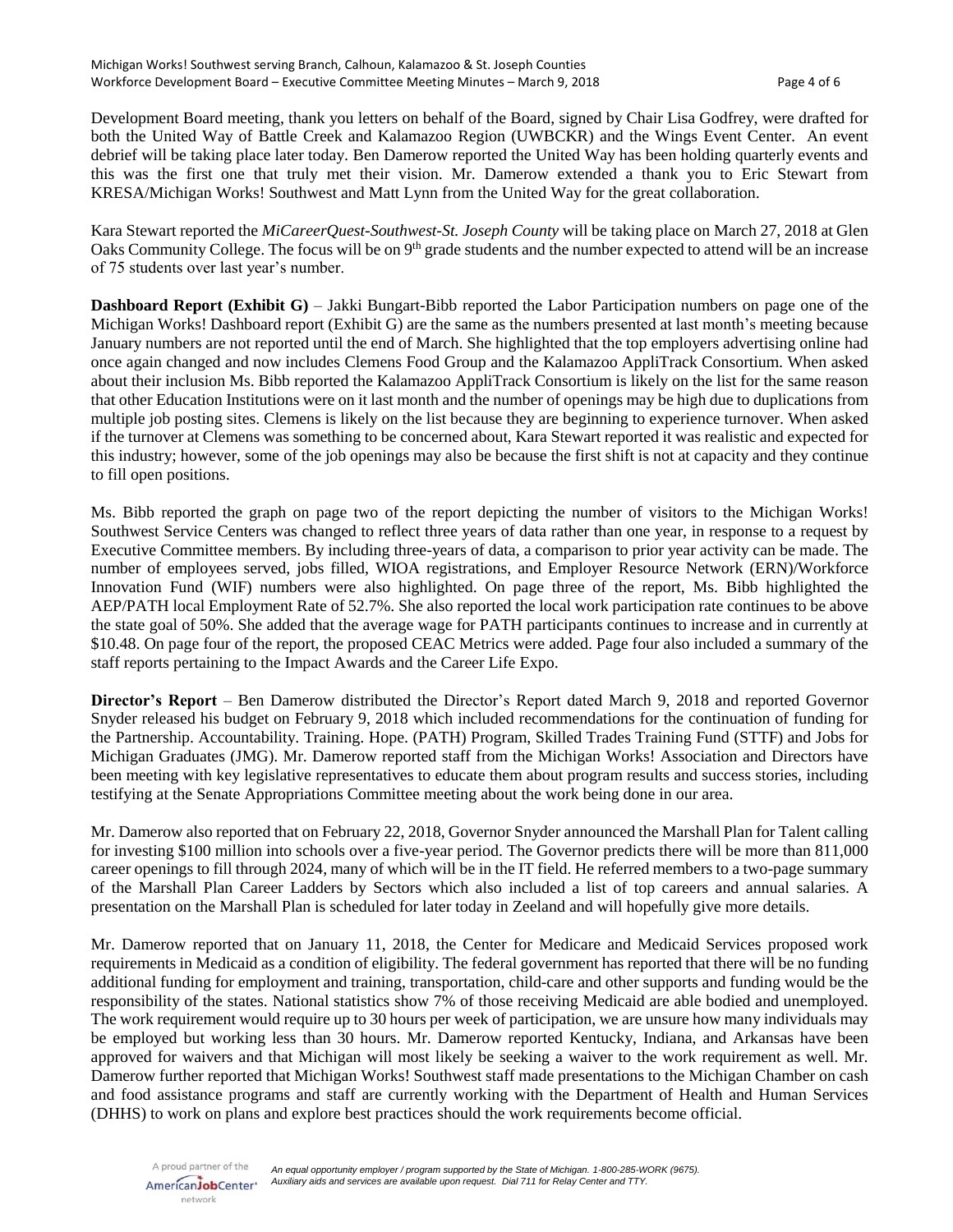Mr. Damerow reported on Driver Responsibility Fees as well, stating that on March 1, 2018, Governor Snyder signed a law to forgive "driver responsibility fees". The law will provide relief to more than 300,000 drivers who owed a combined \$637 million in outstanding fees, much of which the state never expected to collect. Individuals making payments on or before February 1, 2018 will have their balance waived on March 30, 2018, and those who started a payment plan after February 1, 2018 are still responsible for making payment through September 30, 2018. For individuals who were not on a payment plan, beginning March 30, 2018 individuals may enter a workforce training program as an alternative to paying fees. Conversations are taking place regarding what the "workforce training program" entails and that like the Medicaid Work Requirement, there is currently no additional funding being offered for the program.

### **OLD BUSINESS**

None.

## **CITIZENS' TIME**

Eric Stewart reported Y.O.U. is currently recruiting applicants for the MyCity Kalamazoo summer employment and training program that is funded through a grant from the Foundation for Excellence (FfE). Applicants must be between the ages of 14-21 and live within the Kalamazoo City limit. Staff are expecting to enroll as many as 350 individuals in the program this year and they are also currently looking for businesses to partner with. Board Members inquired as to whether this program collaborates with the Kalamazoo Promise and in response, Eric reported the programs are aligned and do share best practices; however, they remain as two separate programs.

## **MEMBERS' TIME**

Mike Bearman reported this is Senator Mike Nofs' last term and there will be an event at Albion College to honor him for his support.

Shelley Klug reported on the copy of a letter from the Albion Economic Development Corporation (EDC) that was included in the agenda packet. The letter was addressed to the Governor and praised the work of Michigan Works! Southwest staff regarding a job fair brought to the Albion area that was modeled after the BC Vision prep and job fairs. Board members agreed that it is good that these types of opportunities are being brought to the smaller communities. The Rising Tide Initiative was also mentioned and it was announced that a kick-off event was taking place in Albion that afternoon. Ben Damerow reported Jakki Bungart-Bibb would be the representative from Michigan Works! Southwest for the Rising Tide initiative.

Colleen Knight reported the Branch County Foundation is moving forward with the childcare initiative in Branch County. The committee plans to schedule a date to speak with the county commissioners about the prospective location but are holding off until they are ready for the second phase of their plan. They are hoping to schedule the meeting by the beginning of May. Members inquired about the hours of operation for the proposed childcare facility and Ms. Knight reported they are doing a deep dive into profitability and transportation. She noted that with the lack of transportation in Branch County during the night and early morning hours, they may need to be looking at traditional hours to begin with. Members also inquired about the number of openings once the childcare facility is operational. Ms. Knight responded that the required number of staff will depend on the ages of the children being served; Younger children require more staff. Overall, they are expecting to serve approximately 88 children per shift. This initiative has a lot of local interest and approximately 40 individuals are connected to the Basecamp software for this project.

Kathy Olsen directed members to the two-page Kalamazoo County Early Childhood Education Registered Apprenticeship handout that was distributed at the meeting. The handout included a flow chart and brief overview of the apprenticeship opportunity.

Kathy Olsen also referred members to the Neighborhood Employment Hub two-page handouts distributed at the meeting that highlighted the locations and hours of operation for each of the sites.

The Battle Creek College Access Network catalog was also distributed to members at the meeting.

# **UPCOMING MEETINGS**

Members were reminded of the next Full Workforce Development Board and Executive Committee meetings.